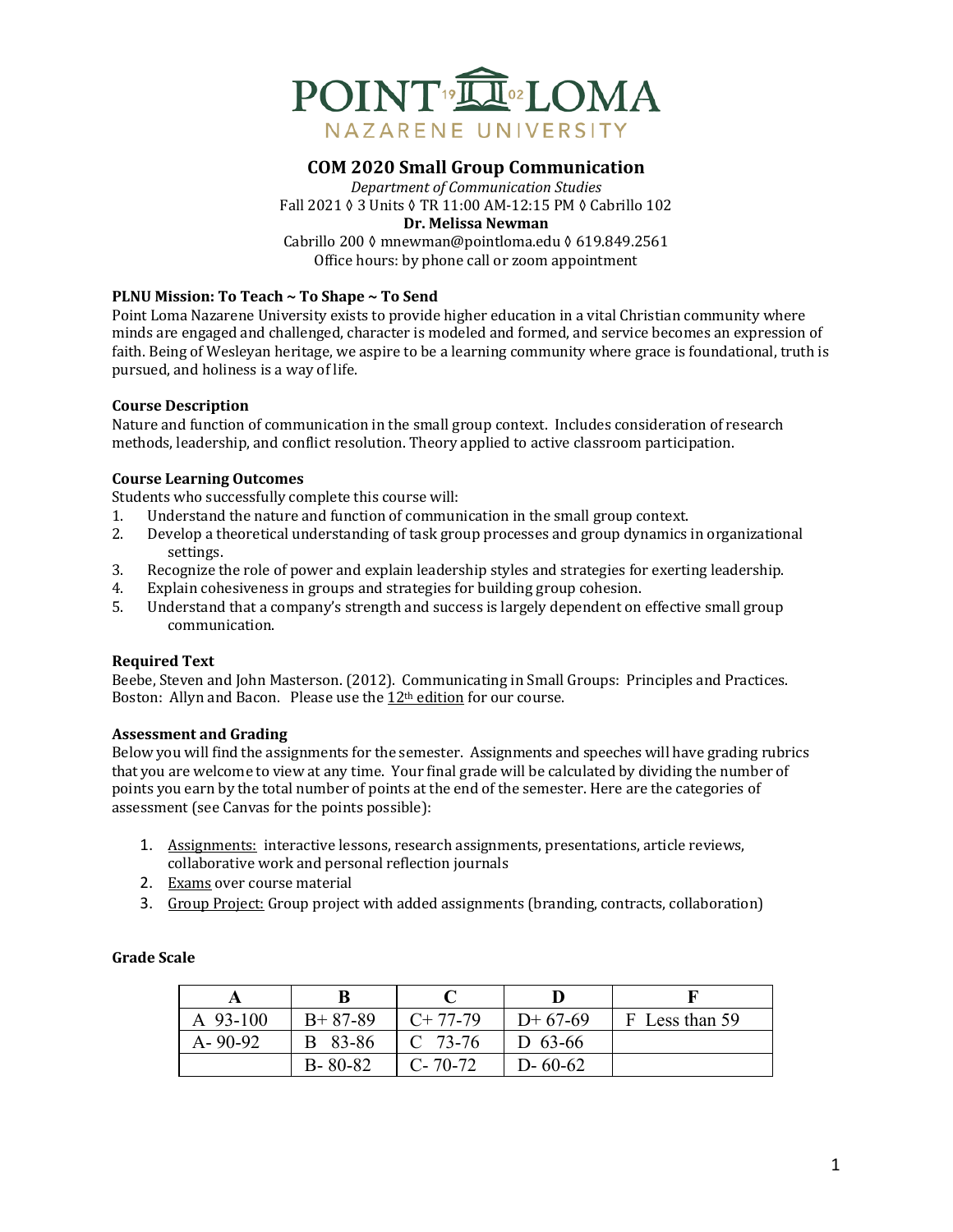## **Method of Instruction/Course Norms**

- 1. Due to our current pandemic conditions, our class will follow all of the PLNU policies related to Covid-19. Please see the PLNU Covid-19 website, the Covid-19 Canvas course, and the PLNU catalog for the most current policies.
- 2. Students will answer the questions on the Campus Clear app each day before coming to class. All of us, including me, can show our respect and care for each other by not coming to class if we don't pass the Campus Clear app or have any covid symptoms.
- 3. During our in-person class we will all wear well-fitting face masks and maintain as much distance as possible.
- 4. If I (or a member of my household) are in quarantine, our class may need to meet remotely for that time. Please check for PLNU email before coming to class in case there is a last-minute change in the modality of class.
- 5. If you are quarantined, please follow the syllabus, complete the work on Canvas (if any) and get missed notes from a classmate.
- 6. All written work must be typed, and attention should be paid to form (including grammar, punctuation, spelling, and general appearance) as well as content.
- 7. Late work will be accepted with a point reduction for *one week*. The exception to this is for illness verified by the DRC.
- 8. Integrity is of great importance. Plagiarism of any sort will not be tolerated and will result in a grade of "F" for the project and possibly the course.
- 9. Please check your PLNU email account daily. This is the way that I will most frequently communicate with you outside of class, and it's also the way the university distributes important information.
- 10. The subject librarian for Communication, Anne-Elizabeth Powell, is available to help you with planning and organizing your research, as well as locating resources for your class assignments. She can be reached at apowell@pointloma.edu or 619-849-2208.
- 11. We will not maintain an "always on" mentality as it's not a sustainable way to conduct our work this semester. To that end, I am committed to responding to emails within 24 hours (and on Mondays for emails sent to me Fri-Sun).
- 12. This syllabus serves as the contract between the students and professor. Your continued enrollment in the course serves as agreement to abide by the policies and information set forth here. Please do not expect exceptions to be made for you.

# **Course Schedule**

Please note, this schedule may change depending on our circumstances. If I must quarantine, we will have class on zoom. Any changes will be posted on Canvas and announced in class. Rest assured, I will not spring any new assignments or work on you at the last minute.

| <b>Date</b>   | Plan                                        | Work for the Week                              |  |  |  |
|---------------|---------------------------------------------|------------------------------------------------|--|--|--|
|               | Foundations of Group and Team Communication |                                                |  |  |  |
|               |                                             |                                                |  |  |  |
| Week 1        | Course Introduction                         | Read Syllabus and Text Overview                |  |  |  |
| August 30     | and Expectations                            | Course Introduction                            |  |  |  |
|               | Reading and Discussion                      | Read and take notes on chapter 1               |  |  |  |
| In-person on  | Intro to Group Communication                | Interactive Lesson                             |  |  |  |
| 9/2           | Lecture                                     | Write Intro Speech                             |  |  |  |
|               |                                             | Take "Are You a Team Player" survey            |  |  |  |
|               |                                             |                                                |  |  |  |
|               |                                             |                                                |  |  |  |
| Week 2        | Chapter 1: Introducing Group and            | Read chapter 1 and complete Interactive Lesson |  |  |  |
| September 7 & | Principles                                  | Read and take notes on chapter 2 to prep for   |  |  |  |
| 9             |                                             | Theory Week                                    |  |  |  |
|               | Intro Speech                                | Watch Ted Talk                                 |  |  |  |
| Online Both   |                                             | Interactive Lesson                             |  |  |  |
| Days          |                                             | Post Intro Speech on Discussion Board          |  |  |  |
|               |                                             |                                                |  |  |  |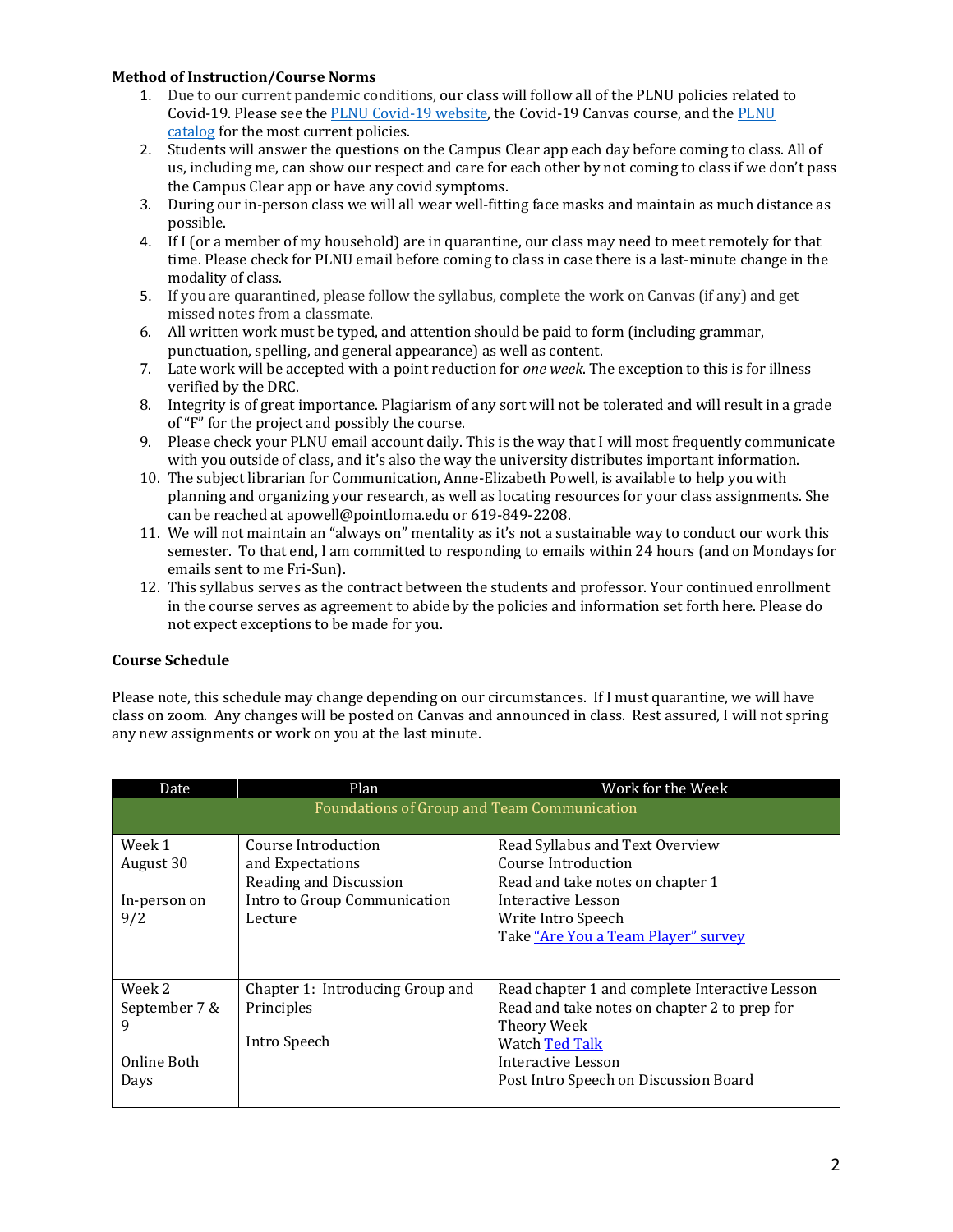| Week 3<br>September 14 &<br>16                                                                    | Chapter 2: Small Group<br><b>Communication Theory</b>                                                                           | Read chapter 2 and complete Interactive Lesson<br><b>Interactive Lesson</b><br><b>Collaborative Work -Presentation Prep</b><br>Read article                                                                                              |
|---------------------------------------------------------------------------------------------------|---------------------------------------------------------------------------------------------------------------------------------|------------------------------------------------------------------------------------------------------------------------------------------------------------------------------------------------------------------------------------------|
| Week 4<br>September 21 &<br>23                                                                    | Chapter 3: Group Development<br><b>Theory Presentations</b>                                                                     | Read chapter 3 and complete Interactive Lesson<br><b>Collaborative Work</b><br>Study for Exam 1                                                                                                                                          |
| Week 5<br>Exam 1 (Chapters 1-3)<br>September 28 &<br>Chapter 4: Preparing to<br>30<br>Collaborate |                                                                                                                                 | Take Exam 1 on 9/28<br>Read and take notes on chapter 4<br><b>Collaborative Work</b><br>Read chapter 4 and complete Interactive Lesson                                                                                                   |
|                                                                                                   | Managing Group and Team Relationships                                                                                           |                                                                                                                                                                                                                                          |
| Week 6<br>Oct 5 & 7                                                                               | Chapter 5: Relating to Others in<br>Groups                                                                                      | Read and take notes on chapter 5 and complete<br>the Interactive Lesson<br><b>Collaborative Work</b><br>Individual Assignment: Read & Respond to<br>"Creating an Extraordinary Group"<br>by Bellman and Ryan<br>Begin Promo Piece Design |
| Week 7<br>Oct 12 & 14                                                                             | Chapter 6: Improving Group<br>Climate<br>Individual Assignment-Promo<br>Piece Due Oct 12                                        | Read and take notes on chapter 6 and complete th<br><b>Interactive Lesson</b><br>Individual Assignment- Promo Piece<br><b>Collaborative Work</b><br>Prepare for Exam 2<br><b>Group Selection Preferences</b>                             |
| Week 8<br>Oct 19 & 21                                                                             | Chapter 7: Enhancing Group and<br><b>Team Communication Skills</b><br>Exam 2 (Chapters 4-6) Oct 19<br>Meet your Team this week! | Read and take notes on chapter 7 and complete<br>the Interactive Lesson<br>Collaborative Work: Initial Group Meeting-Prep<br>TIP assignment                                                                                              |
| Week 9<br>Oct 26 & 28                                                                             | Chapter 8: Managing Conflict<br>TIP presentations (10/28)                                                                       | Read chapter 8 and complete Interactive Lesson<br>Conflict Article Review on Gallo's article<br>TIP presentations<br>Journal Submission<br>Work on Team Contract Assignment<br>Complete Journal #1                                       |
| Week 10<br>Nov 2 & 4                                                                              | Chapter 9: Leadership<br>"New Science of Building Great<br>Teams"                                                               | Read chapter 9 and complete Interactive Lesson<br>Work on Group Project<br>Journal Submission<br><b>Team Contracts Due</b><br>Read "New Science of Building Great Teams"                                                                 |
| Week 11<br>November 9 &<br>11                                                                     | Chapters 10 & 11: Making<br>Decisions and Problem Solving<br>Exam $3(11/9)$                                                     | Read chapters 10 & 11 and complete Interactive<br>Lessons<br>Exam 3<br>Work on Group Project<br>Article Review: "Hidden Traps in Decision<br>Making"                                                                                     |
|                                                                                                   | Managing Group and Team Tasks                                                                                                   |                                                                                                                                                                                                                                          |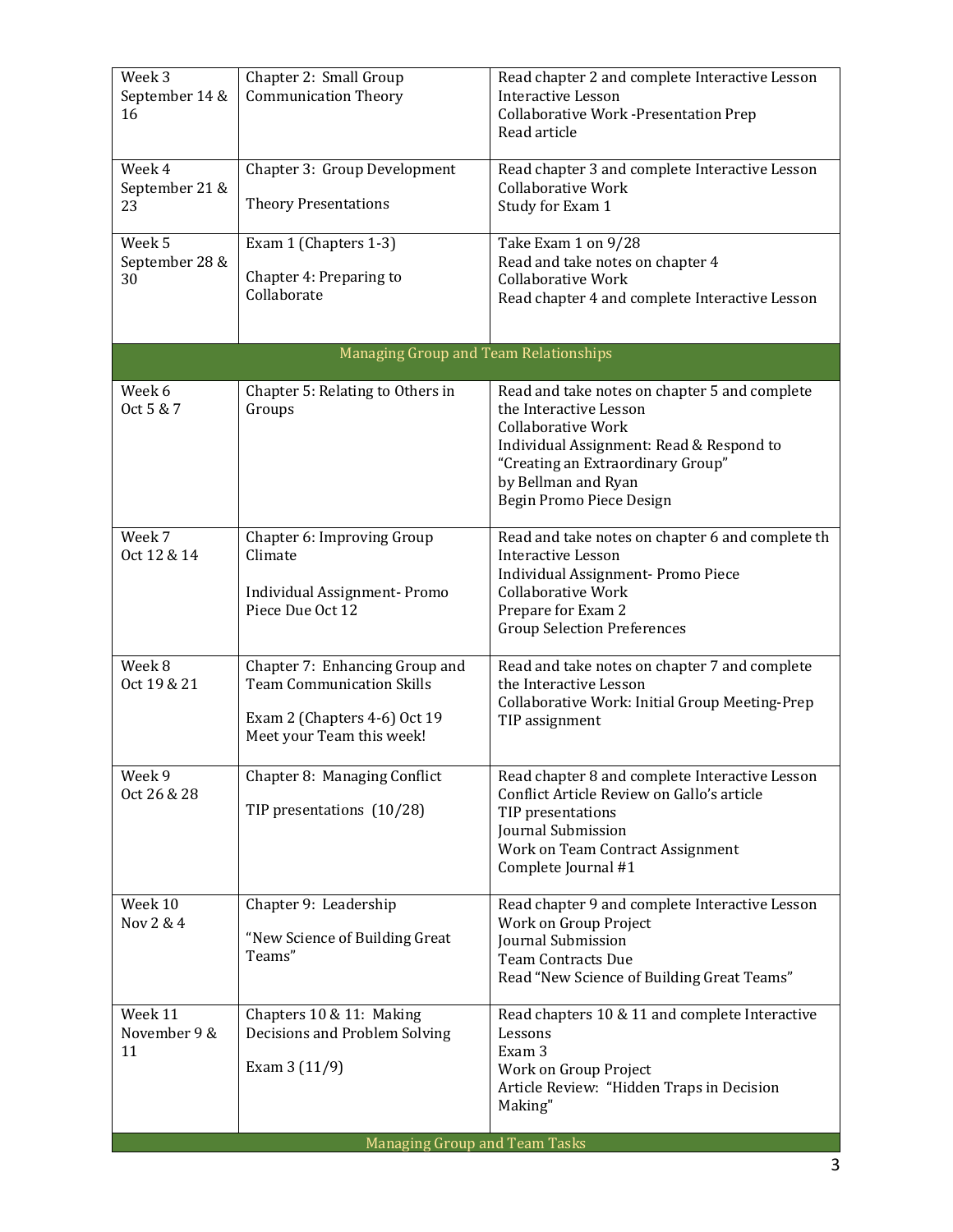| Week 12<br>Nov 16 & 18    | Chapter 12: Enhancing Creativity<br>in Groups | Read chapter 12 and complete Interactive Lesson<br>Journal Submission<br>Work on Group Project |
|---------------------------|-----------------------------------------------|------------------------------------------------------------------------------------------------|
| Week 13<br>Nov 23 & 25    | Thanksgiving break Nov. 24-26                 | Prepare for Professor Meeting                                                                  |
| Week 14<br>Nov 30 & Dec 2 | <b>Professor Meetings</b>                     | Complete Group Project<br>Prepare for Exam 4                                                   |
| Week 15<br>Dec 7 & 9      | <b>Group Presentations</b>                    | Submit Journal Response<br>Group grading and evaluation<br>Prepare for Exam 4                  |
| Week 16<br>December 16    | Final Exam Week: Exam 4                       | Course wrap up                                                                                 |

## **University Notifications**

## COURSE CREDIT HOUR INFORMATION

In the interest of providing sufficient time to accomplish the stated Course Learning Outcomes, this class meets the PLNU credit hour policy for a 3 unit class delivered over 15 weeks. It is anticipated that students will spend a minimum of 37.5 participation hours per credit hour on their coursework. For this course, students will spend an estimated 112.5 total hours meeting the course learning outcomes. The time estimations are provided in the Canvas modules.

#### STATE AUTHORIZATION

State authorization is a formal determination by a state that Point Loma Nazarene University is approved to conduct activities regulated by that state. In certain states outside California, Point Loma Nazarene University is not authorized to enroll online (distance education) students. If a student moves to another state after admission to the program and/or enrollment in an online course, continuation within the program and/or course will depend on whether Point Loma Nazarene University is authorized to offer distance education courses in that state. It is the student's responsibility to notify the institution of any change in his or her physical location. Refer to the map on State Authorization to view which states allow online (distance education) outside of California.

#### INCOMPLETES

Incompletes will only be assigned in extremely unusual circumstances.

## PLNU COPYRIGHT POLICY

Point Loma Nazarene University, as a non-profit educational institution, is entitled by law to use materials protected by the US Copyright Act for classroom education. Any use of those materials outside the class may violate the law.

## PLNU ACADEMIC HONESTY POLICY

Students should demonstrate academic honesty by doing original work and by giving appropriate credit to the ideas of others. Academic dishonesty is the act of presenting information, ideas, and/or concepts as one's own when in reality they are the results of another person's creativity and effort. A faculty member who believes a situation involving academic dishonesty has been detected may assign a failing grade for that assignment or examination, or, depending on the seriousness of the offense, for the course. Faculty should follow and students may appeal using the procedure in the university Catalog. See Academic Policies for definitions of kinds of academic dishonesty and for further policy information.

#### PLNU ACADEMIC ACCOMMODATIONS POLICY

PLNU is committed to providing equal opportunity for participation in all its programs, services, and activities. Students with disabilities may request course-related accommodations by contacting the Educational Access Center (EAC), located in the Bond Academic Center (EAC@pointloma.edu or 619-849